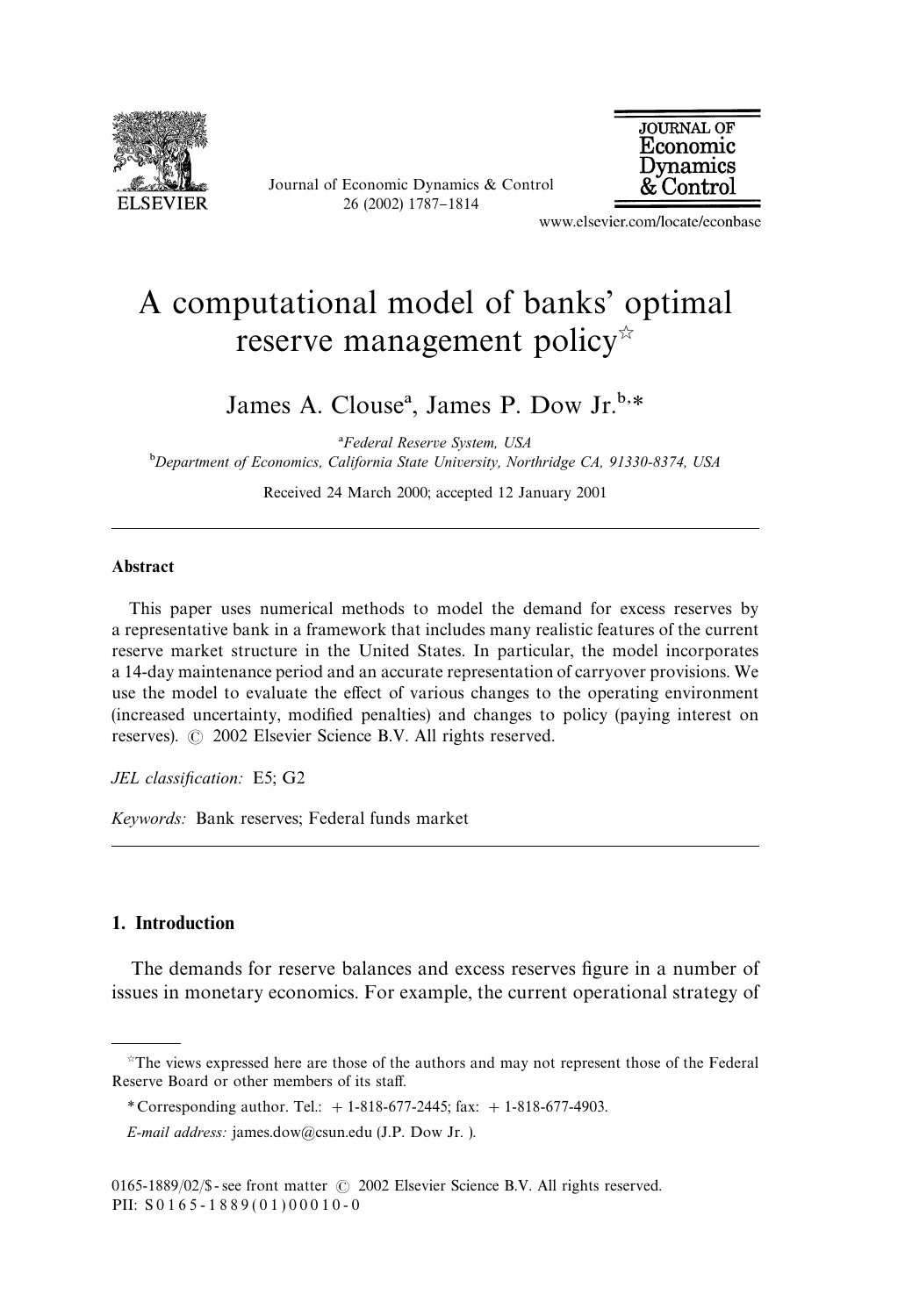the Federal Reserve is to target the federal funds rate. To do this, the open market desk attempts to supply the amount of reserves demanded by banks, less the expected borrowing from the discount window, at the targeted interest rate. This policy of targeting the interest rate on a day-to-day basis requires high frequency estimates of the demand for reserve balances in order to guide the actions of the desk. This is done daily by the staff at the Board of Governors of the Federal Reserve and the New York Federal Reserve Bank. In this framework, understanding the forces affecting the daily demand for reserves and forecasting this demand becomes central to the implementation of monetary policy.

The demand for excess reserves is playing a particularly important role in monetary policy now given the ongoing shift away from reserve requirements around the world. Several countries have already moved to monetary systems without reserve requirements so that their demand for reserves is entirely a demand for 'excess' reserves (Borio, 1997). The United States is also moving in that direction due to the adoption of 'retail sweep programs' by commercial banks. These programs, which transfer deposits from reserveable transactions accounts to non-reservable 'savings' accounts, have resulted in significantly lower levels of required reserves, leaving some banks in the position of not needing to hold reserve balances to meet their reserve requirements. Because of this, the demand for reserves has become more sensitive to levels of payment flows and the risk of overdraft penalties. Understanding how this demand behaves is becoming an important issue in applied monetary economics.

Because of the importance of understanding the demand for reserves, bank reserve management strategy has been the subject of a significant body of research. Following Poole (1968), the literature on reserve demand has generally focussed on a representative bank's precautionary motive for holding reserves. In such models, the prototypical bank faces uncertainty about its end-of-day reserve position at the Federal Reserve and must choose a targeted level of reserves that balances the costs of holding non-interest bearing excess reserves against the costs associated with not meeting reserve requirements. Poole developed the basic single period version of this reserve demand that lies at the heart of most of the subsequent work. He also extended his model to a multi-day maintenance period, but for convenience abstracted from daily overdraft penalties along with carryover provisions (which did not apply at the time).

Several other papers have extended this optimizing model of reserve demand, although they all abstract from important aspects of the reserve structure. Clouse and Dow (1999) examine optimal reserve demand in a two period maintenance period with heterogeneous banks and both fixed and variable costs, but without carryover options. Longworth (1989) examines optimal reserve demand in a multi-day maintenance period following the Canadian system but does not include carryover provisions (which do not apply in Canada) and used restrictive assumptions (in particular, uniform distributions)